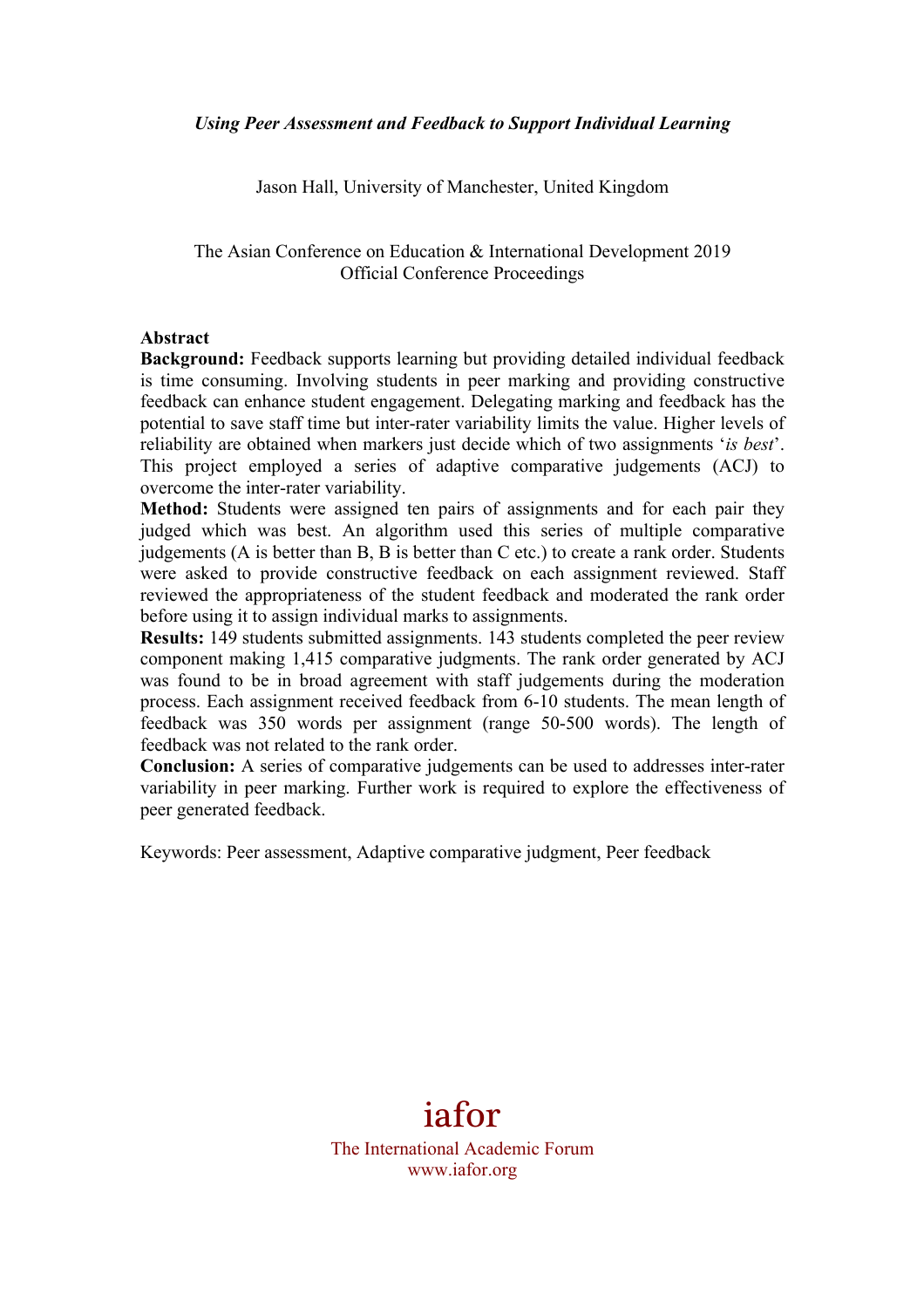#### **Introduction**

Assessing student assignments is obviously a vital part of education. It enables students to appreciate how their work has been judged and it is also used summatively for progression or to obtain an award. It is frequently necessary to employ several assessors to assess an assignment with large cohorts of students and achieving consistency between assessors can be difficult. It is known that some assessors have a tendency to be 'hawk' like whilst others are 'dove' like (McManus et al 2006).

Involving students in the assessment process can enhance student engagement and increase the student's exposure to different approaches to an assignment which could help them to reflect more deeply on their own approach to the assignment (Morris 2001). Delegating the assessment to students has the potential to save staff time but inter-rater variability limits the value (McManus et al 2006).

Deciding which mark to award an assignment can be a challenge for staff. A student would obviously feel aggrieved if they felt their work was assessed by a *hawk* whilst their colleague's work was assessed by a *dove*. One way of addressing this difficulty involves comparing two pieces of work and deciding which is best. Higher levels of reliability are obtained when markers just decide which of two assignments '*is best*' (Pollitt 2012). If these comparisons of pairs are repeated many times then they can be used to create a rank order. Such comparisons can be conducted manually or using computer software. A manual assessment could involve comparing each piece of work with every other piece of work and awarding the winner of each comparison one mark. The total number of marks each piece of work receives can be used to create the rank order and this can, with scaling, be used to generate a percentage mark if the first and last piece of work is marked by the member of staff (Hall 2018).

The provision of written feedback along with the grade for an assignment can support student learning. Students frequently demand greater levels of feedback to support their learning but providing detailed individual feedback is time consuming. Involving students in providing constructive feedback is an attractive option because it has the potential to further enhance student engagement and to help to address student demand for feedback (Morris 2001). In addition, a mismatch between how students and staff describe helpful feedback has been reported (Blair et al 2012). Involving students in the feedback process has the potential to provide the type of feedback that students want.

This project aimed to use comparative judgments to overcome inter-rate variability of peer marking of a reflective assignment. It employed software called CompareAssess to conduct a series of adaptive comparative judgements (ACJ) to create a rank order. The project also used the software to allow students to provide feedback to their colleagues.

## **Method**

All final year pharmacy students were required to submit a written assignment which included a reflective account based upon a workshop they attended. The reflective account was limited to a maximum of 500 words and was submitted online via the virtual learning environment (VLE). The assignment brief provided students with list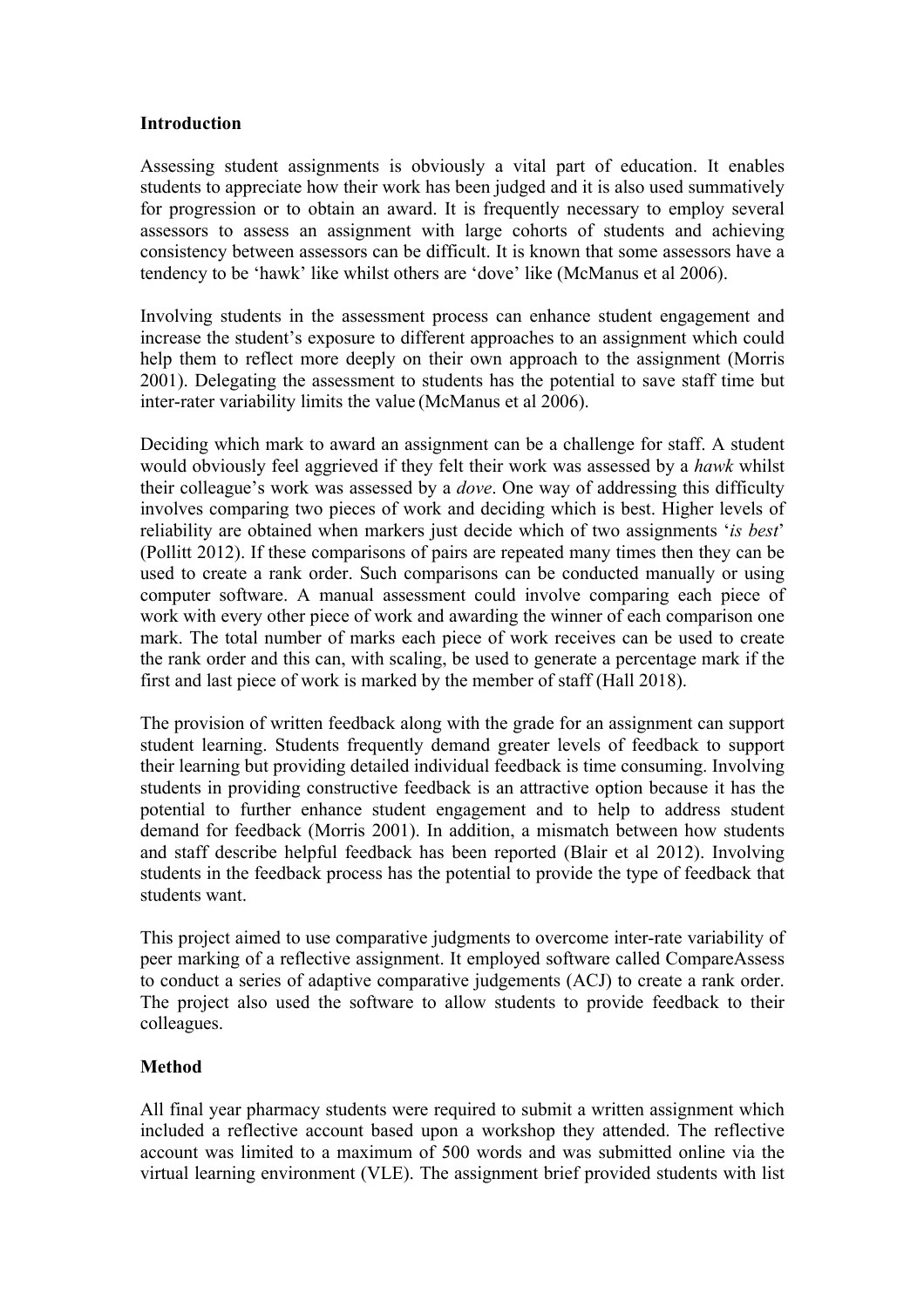of the assessment criteria which were grouped under the following headings; presentation and language, reflection on learning from workshop; reflection on potential impact on future role as pharmacist; and future learning objectives.

An eLearning technologist uploaded all the student assignments onto the ACJ software called CompareAssess. This programme then assigned each student with ten pairs of assignments. Students were presented with one pair of assignments at a time and for each pair they judged which was best (A is better than B, A is better than C, D is better than A etc.). Students were provided with a guide to comparing the pairs of assignments which was based upon the assignment brief (see figure 1).

| Criteria                   | Comparison                                                       |
|----------------------------|------------------------------------------------------------------|
| Presentation and language  | Which assignment:                                                |
|                            | demonstrated the best use of English throughout?                 |
|                            | was the easiest to understand?                                   |
|                            | had the most typos or grammatical errors?                        |
|                            | was best presented? (e.g. clear headings, spacing,               |
|                            | consistent font etc)                                             |
| Reflection on learning     | Which assignment:                                                |
| from workshop              | included the best discussion of what the student has learned     |
|                            | from the workshop?                                               |
|                            | demonstrated the best understanding of the topic?                |
| Reflection on potential    | Which assignment:                                                |
| impact on future role as   | had the best discussion of how their future practice might be    |
| pharmacist                 | influenced by this topic?                                        |
| Future learning objectives | Which assignment:                                                |
|                            | included the best description of what the student would like     |
|                            | to learn more about or experience in the future to develop their |
|                            | understanding of the topic?                                      |
|                            | included the most reasonable and feasible plans?                 |
|                            |                                                                  |

## **Figure 1: Student guide for comparing pairs of assignments**

An algorithm within CompareAssess used this series of multiple comparative judgements to create a rank order. The rank order was moderated by staff before it was used it to assign individual marks to assignments. Marks were awarded to the nearest 5%. It was not necessary to grade each individual assignment but rather staff reviewed a sample of assignments to identify the cut off point for each of the 5% grade boundaries. For example; Student  $1 = 90\%$ ; Students 2 to  $10 = 85\%$ ; Students 11 to 24 = 80%; Students 25 to 44 = 75%; students 45 to 70 = 70% etc.

Students were also asked to provide constructive feedback on each individual assignment they reviewed. Staff reviewed the content of the student feedback to ensure there were no offensive statements but they did not make any judgement on the appropriateness of the comments for individual assignments.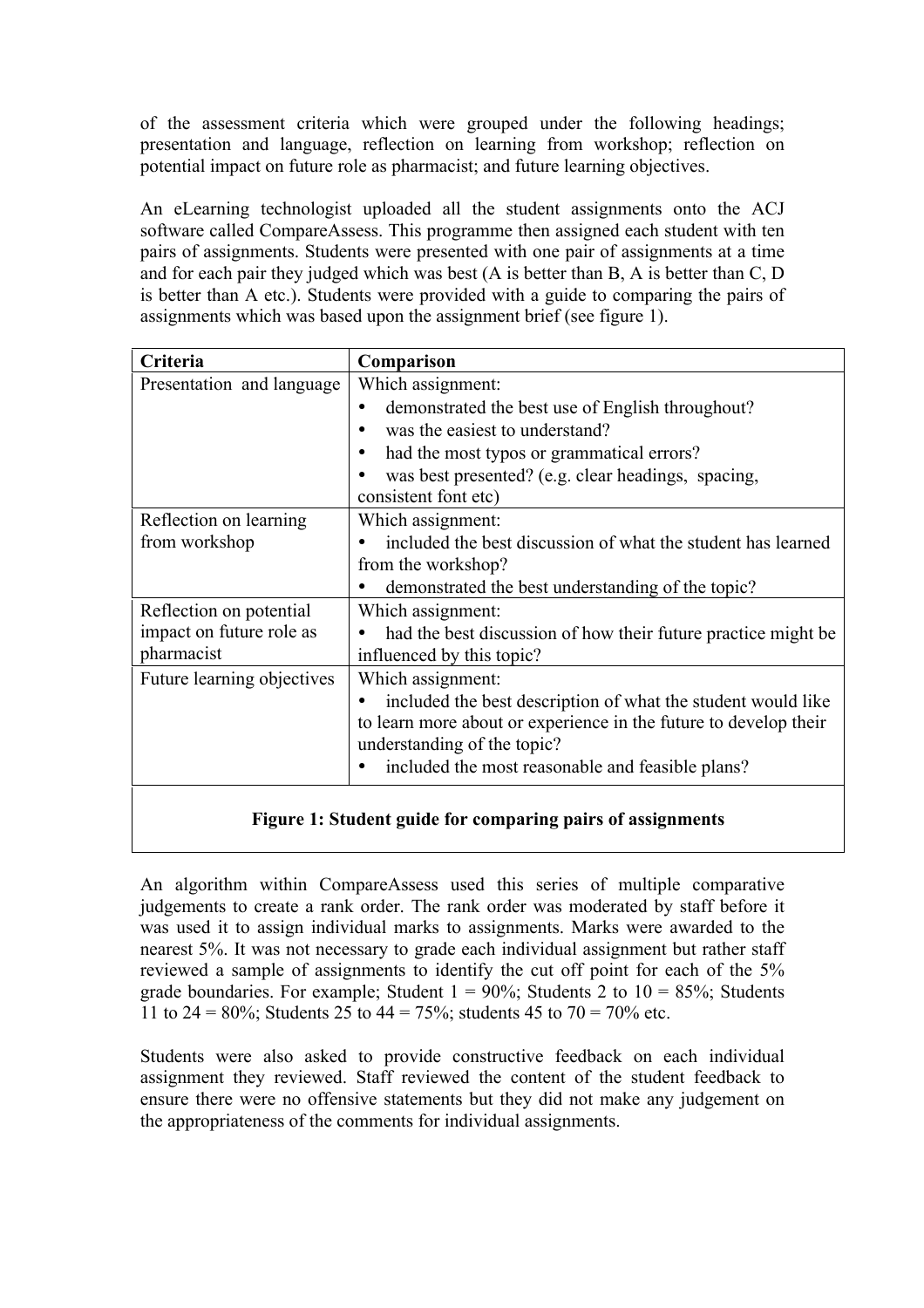#### **Results**

All students on the cohort (n=149) submitted a reflective account. The majority of students (n=143) completed the peer review component making a grand total of 1,415 comparative judgments. The rank order generated by adaptive comparative judgements was found to be in broad agreement with staff judgements during the moderation process.

#### (A) Grading

Staff reviewed the first and the last reflective account from the rank order and assigned marks of 90% and 45% respectively. Staff then reviewed a sample of reflective accounts in between in order to find the cut off point for each 5% boundary. The grades awarded can be seen in figure 2.



(B) Feedback

Each assignment received feedback from 6-10 students. The mean length of feedback was 350 words per assignment (range 50-500 words). The length of feedback was not related to the rank order. No attempt was made to assess how helpful the feedback was to students. Examples of student feedback can be seen in figure 3.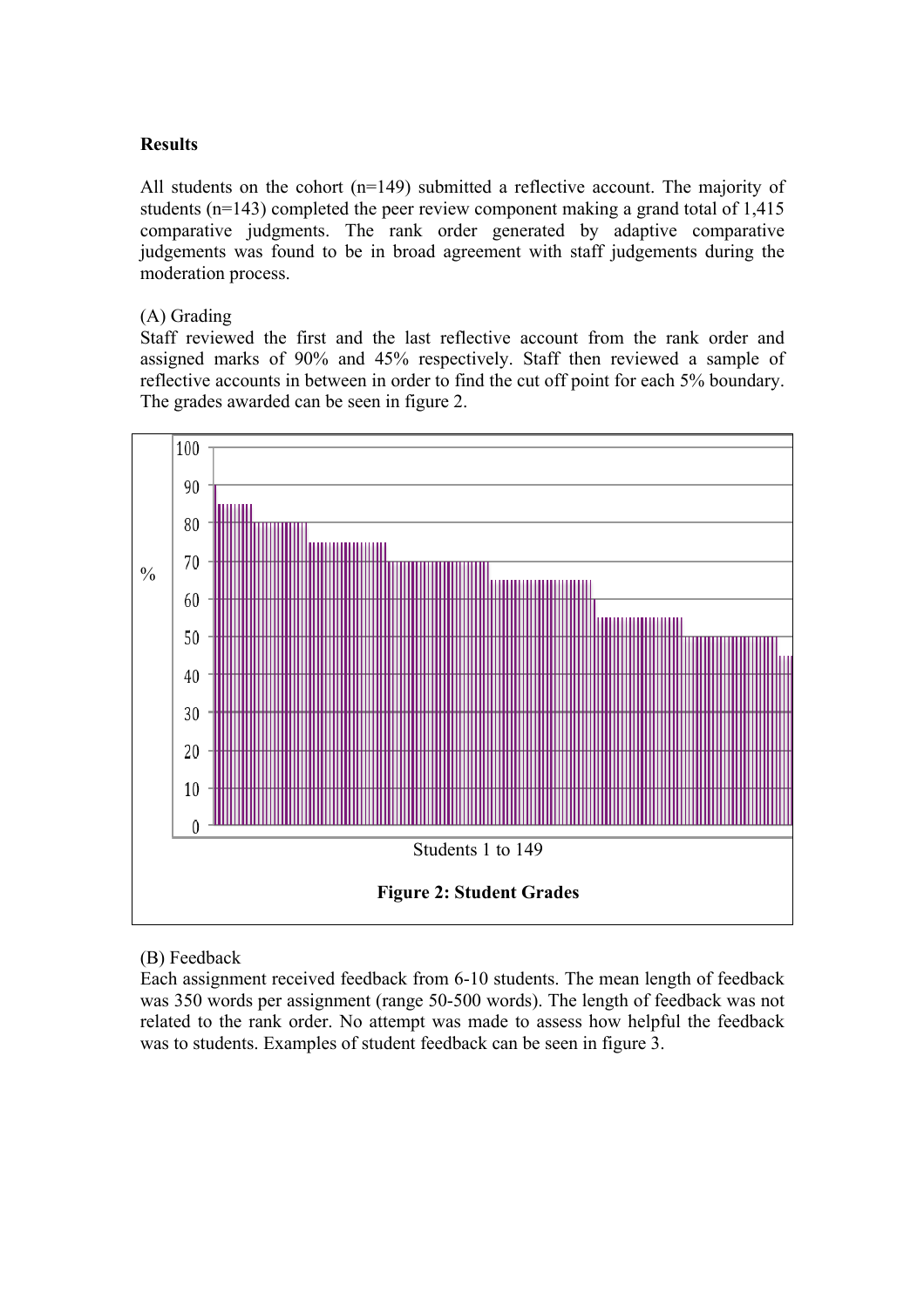## Student 1

*"This is a well written and comprehensive reflective account. The structure was easy to follow and you have thought in-depth about how the learning applies to your future practice. I particularly liked how you applied current and past learning/skills to the situations, such as consultation skills. To improve you could comment on the method of learning (i.e. the workshop) and whether you believe it was affective for you."*

# Student 2

*"A decent log that explains what was learnt well however it doesn't particularly reflect on the workshop very well"*

# Student 3

*"Good but didn't really explain your feelings about the session. Could have applied it directly to your learning/future practice more"*

# Student 4

*"Good description of learning but action plan isn't well developed; explains what you want to learn but not how you will do so."*

# Student 5

*"Good description of what the student has learnt from the workshop. The plan described is also very realistic and sensible"*

# Student 6

*"There was probably a little too much information included relating to the particulars of the learning in the workshop - e.g. results of opinions of your group and of the task. This account is more about reflection, not telling the reader what you did step-by-step.*

*Excellent impact on future career - really showed how you learned how the pharmacist can fit into all of this."*

# **Figure 3: Examples of student comments.**

## **Discussion**

Adaptive comparative judgments can be used to generate a rank order and this can be used to generate individual marks for students. Staff are not required to assess each individual assignment and therefore there is a potential time saving for academic staff. Such work does require input from an eLearning technologist and further work is required to ascertain the total amount of staff time (academic and eLearning technologist) required to complete the assessment. Educators must also consider the license costs of the software. Alternatively, manual methods could be used to make the comparative judgments and this would eliminate the license costs but the practicalities of issuing random assignments to students as well as collecting and collating all the results must be considered.

Adaptive comparative judgments helped to overcome inter-rater variability, which otherwise is likely to have been problematic with so many students assessing work. The marks obtained from this assessment were sufficiently robust to enable them to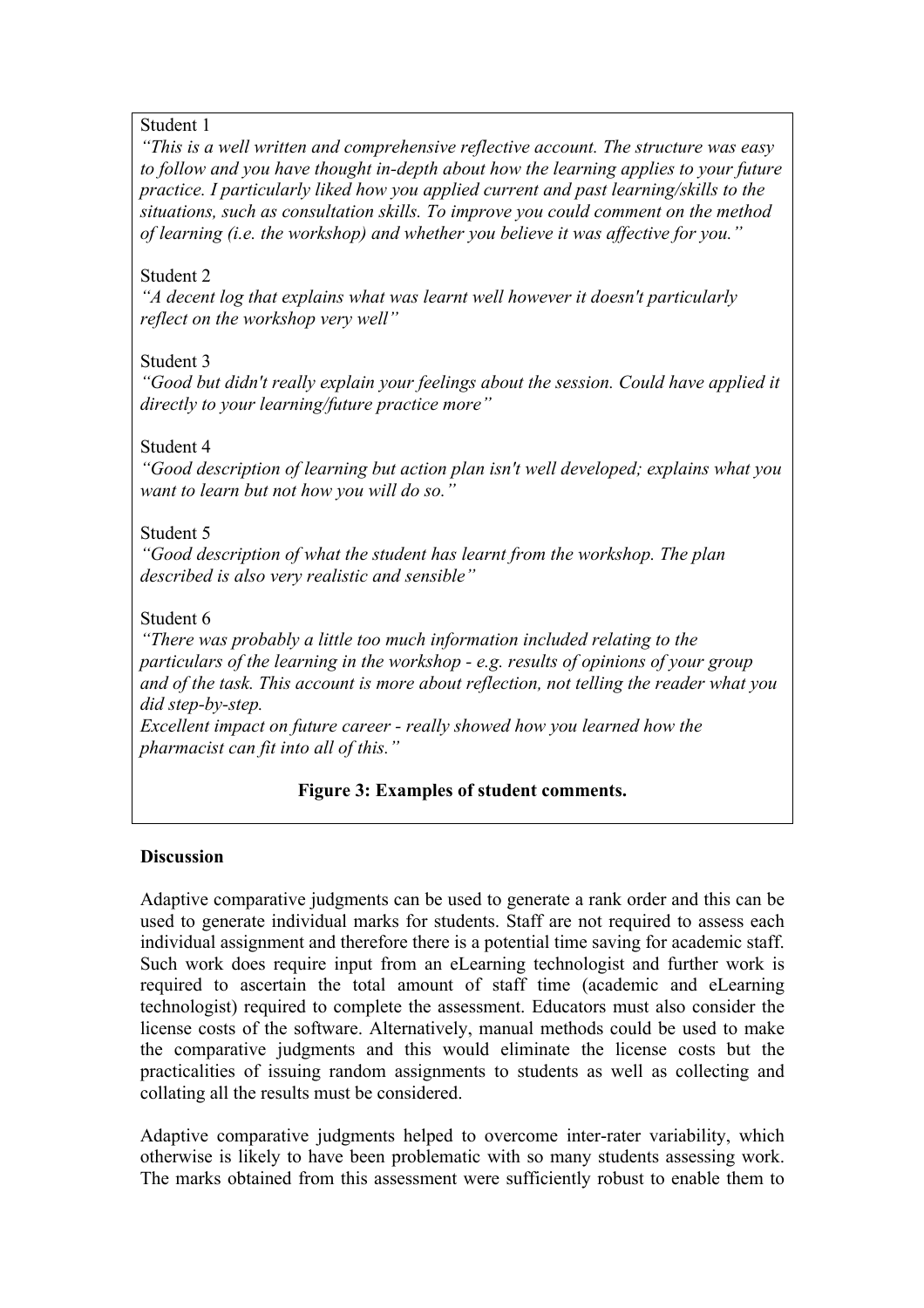be used summatively. This is particularly helpful if peer marking is being used to increase student's exposure to different pieces of work and to produce a grade required for progression. Whilst this work did not consider whether adaptive comparative judgements can overcome the challenges posed when staff hawks and doves are required to mark assignment within a large cohort, it would seem likely that it should be able to cope with several staff markers if it can cope with over 140 different students.

A relatively large volume of comments was generated for each assignment. The comments contained a mixture of positive feedback (what they liked) and constructive feedback (what they thought was needed to improve the work). However, it is not possible to comment on the value of this feedback as this was not investigated.

#### **Conclusion**

A series of comparative judgements can be used to addresses inter-rater variability in peer marking. Further work is required to explore the effectiveness of peer-generated feedback.